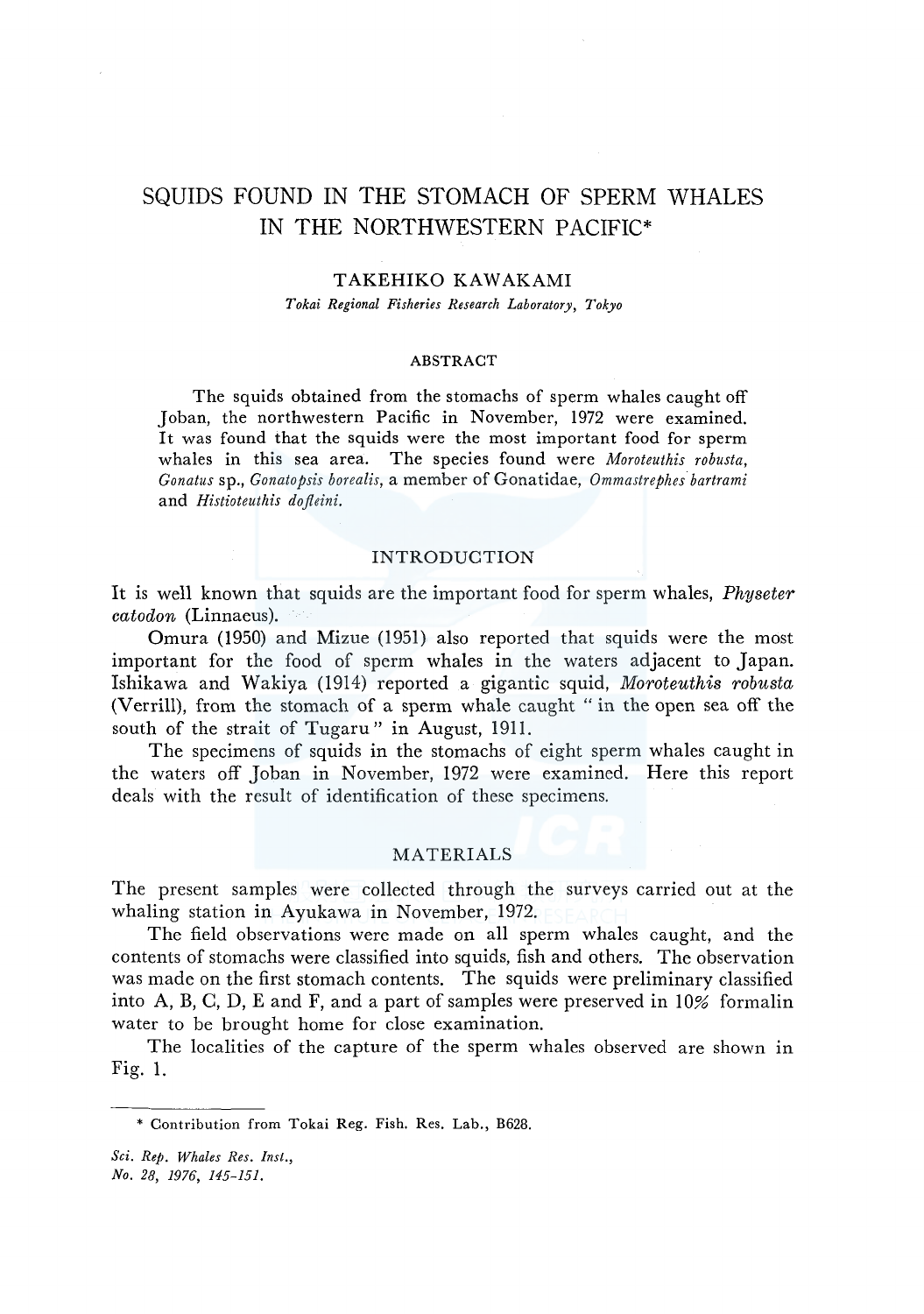

Fig. 1. Localities of catch of sperm whales off Joban, the northwestern Pacific. Numerals in the figure suggest the animals given in Table !.

# SYNOPSIS OF THE SPECIES IDENTIFIED

The species of squids are shown in Table I. On the basis of the samples brought to the Whales Research Institute, each group was found to be composed of the species as follows :

- A: *Histioteuthis dofleini* (Pfeffer, 1912)
- B : *Moroteuthis robusta* (Verrill, 1876) Gonatidae (species is unknown) *Gonatus* sp. *Gonatopsis borealis* Sasaki, 1923
- E : *Moroteuthis robusta* (Verrill, 1876)
- F : *Ommastrephes bartrami* (Lesueur, 1821)

The exact identification for C and D could not be made, because no specimens of these two groups were brought home. The reason why only the Group B contained four species may be due to that they are much looked alike each other since specimens removed from stomach are so frequently badly mutilated and lost the characters such as hooks and suckers. Sometimes samples are only stripped mantles without arm-head part.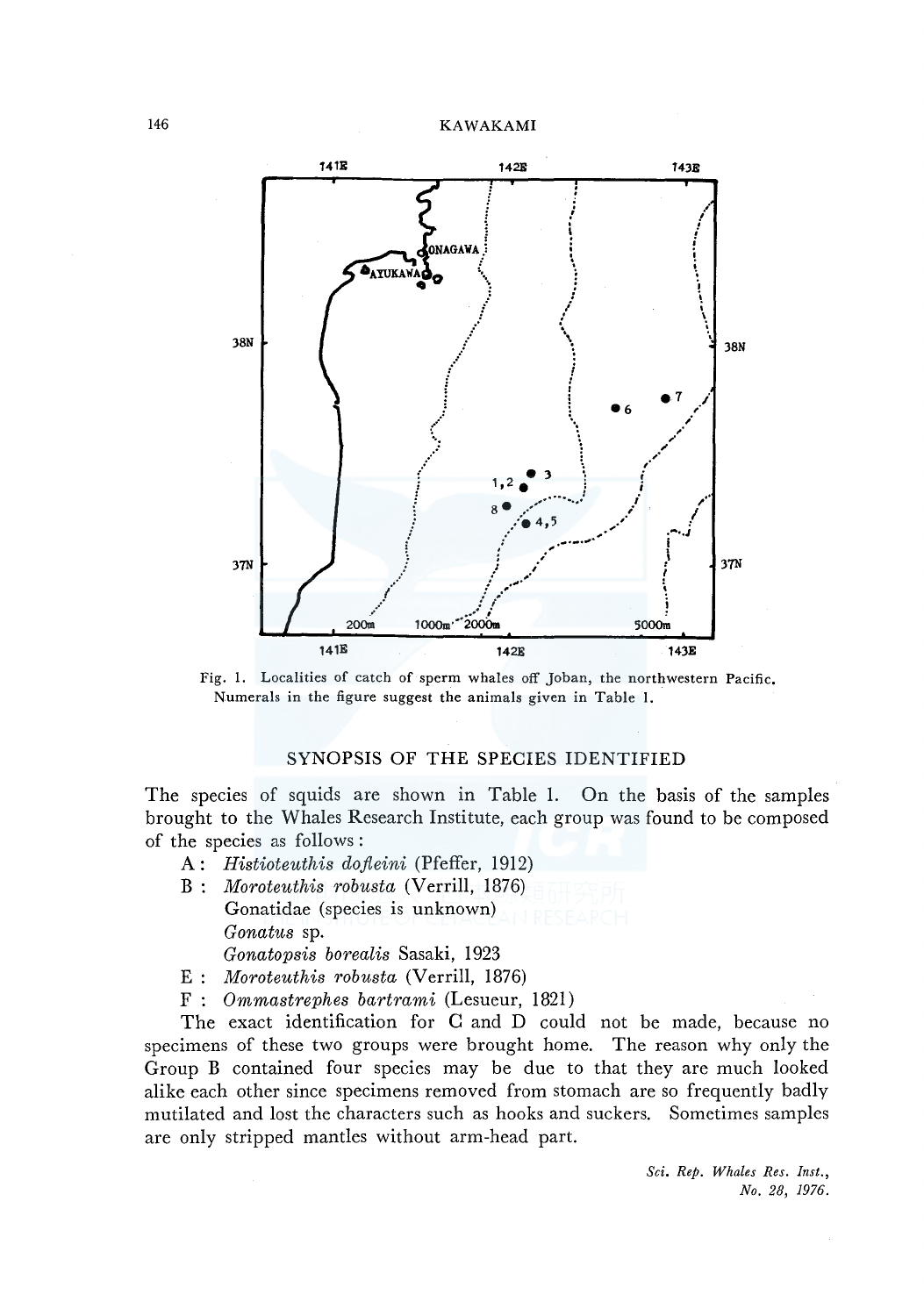TABLE 1. SPERM WHALES OBSERVED AND THEIR STOMACH CONTENTS TABLE I. SPERM WHALES OBSERVED AND THEIR STOMACH CONTENTS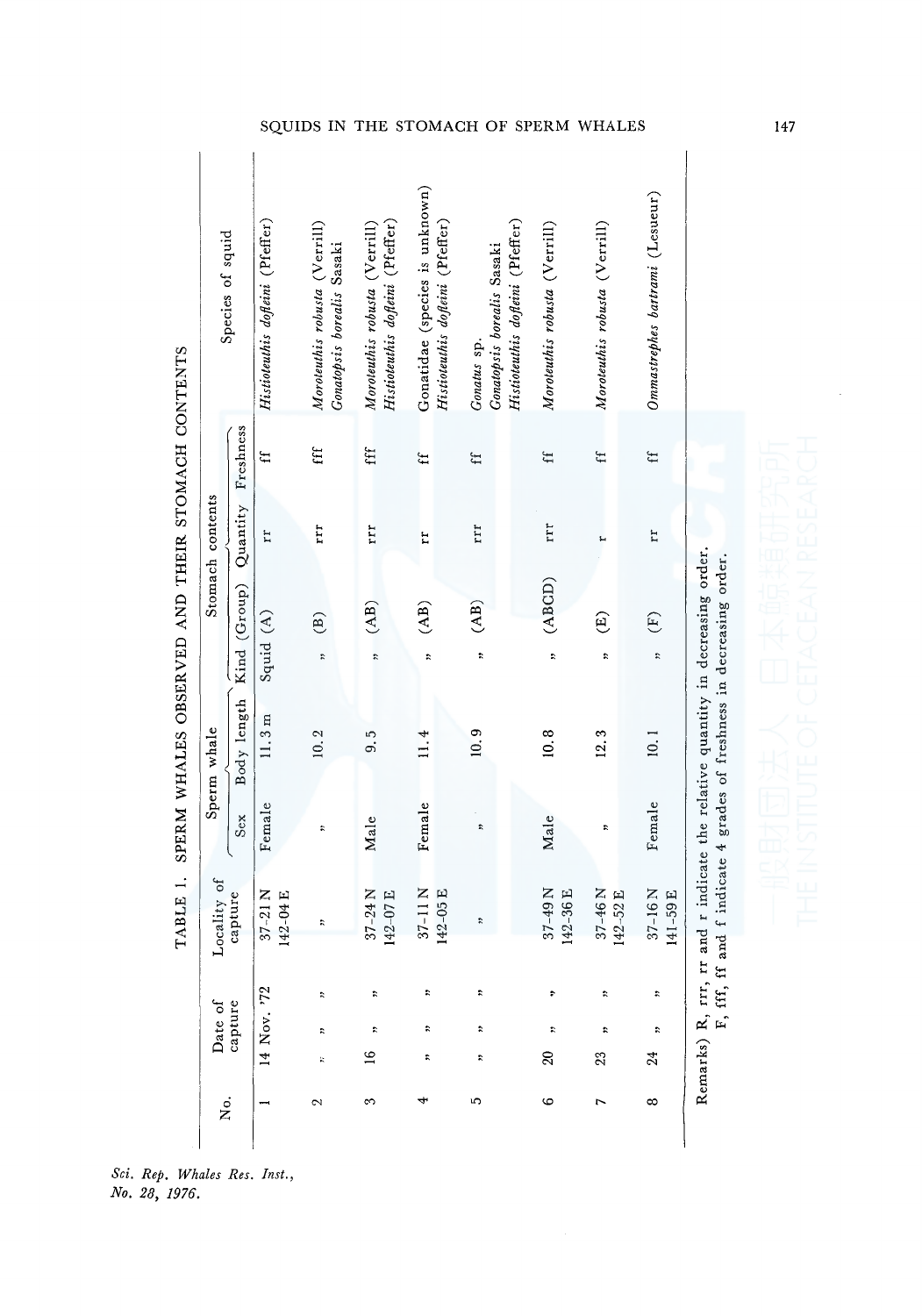#### 148 KAWAKAMI

### OEGOPSIDA

# Onychoteuthidae

# *Moroteuthis robusta* (Verrill, 1876)

This species was found in the stomachs of four of eight sperm whales.

The specimens brought home were measured about 43.5 cm, 30 cm, 26.5 cm, *ea.* 80 cm and *ea.* 90 cm. The last two specimens are only of very large broken mantles like waste pieces of cloth. But, characteristic warty sculptures of the integument showed that they belong to *M. robusta.* 

# Gonatidae

### *Gonatus* sp.

This species was found in the stomach of only one of eight sperm whales. The dorsal length (on only remaining portion) was measured 12 cm, but the gladius length was 16.5 cm. The specimen has very long tentacles of about 30 cm (right) and 28 cm (left) long. Both of them have a single large hook on their club. This is decidedly one of a species so far called *G. fabrieii*   $(Lichtenstein, 1818)$  (Plate I, fig. 1).

### *Gonatopsis borealis* Sasaki, 1923

This species was found in the stomachs of two of eight sperm whales. The mantle of one specimen without head and arms is about 26 cm long and has a large rhombic fin (length: *ea.* 10.5 cm, width: *ea.* 16 cm). The posterior end of the mantle is obtuse (Plate I, fig. 2). The mantle of the other specimen is about 22.5 cm long and the width and the length of the fin is about 16 cm and 8 cm respectively. The ends of the both sides of the fin are deformed to be sharp as shown in Plate II, fig. I. The mantle and fin might have shrinked lengthwise in formalin water. Arm formula is 3, 2,  $1 = 4$ . From the characters of general shape, skin and mantle cartilage these specimens were identified to be this species.

# A member of Gonatidae, the species of which is unknown

A specimen of only mantle of about 14 cm long was found from the stomach of a sperm whale. It has no fin, which seems to have been attached to the posterior part of the mantle. It has no character for identification to species, but seeing from its shape and the feature of muscle, it seems to belong to Gonatidae (Plate II, fig. 2).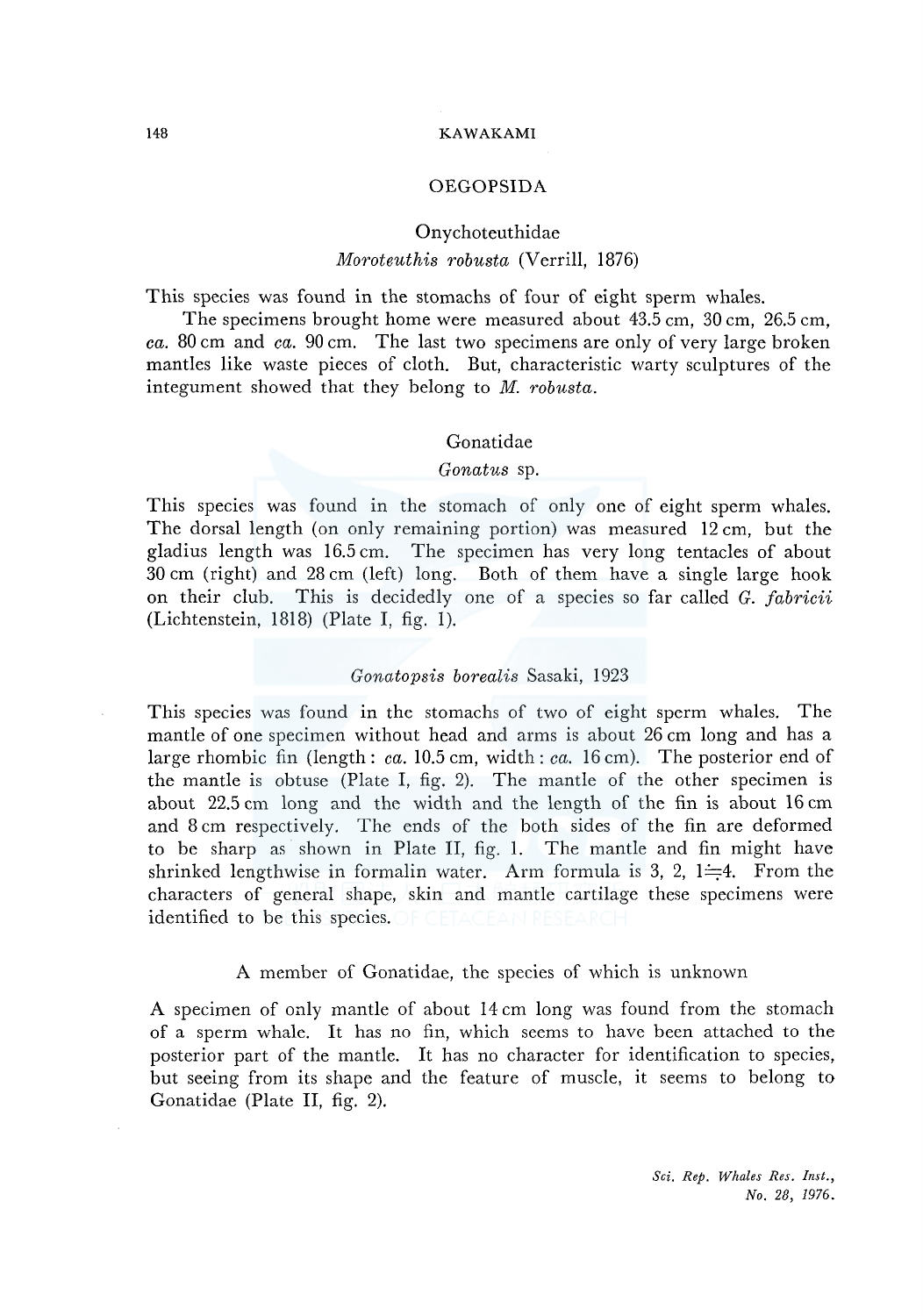# Ommastrephidae

# Ommastrephinae

# *Ommastrephes bartrami* (Lesueur, 1821)

This species was found in the stomach of only one of eight sperm whales. The specimen is lacking in head and arms. The mantles is about 40.5 cm long and has a muscular and rhomboidal fin of *ea.* 15.5 cm long and 25.5 cm wide (Plate III, fig. 1). The inverted T-shaped funnel elements of the mantle-funnel fusion are easily separated from the mantle elements. A lot of photogenic tissues are observed in the ventral integument of the mantle.

### Histioteuthidae

# *Histioteuthis dofieini* (Pfeffer, 1912)

Nine specimens from the stomachs of four of eight sperm whales were examined, the dorsal mantle length of which measured from about 6.5 cm to about 12 cm. The neck is separated from the mantle. Arms have no hooks, the both sides of the fin attached to the posterior part of the mantle are muscular and convex. All specimens have tentacles missing. Because of numbers of photophores over the surface of the mantle, head and arms, these specimens were easily discriminated to belong to Histioteuthidae. The final identification to the species was made because of the triserial photophores on the arm IV and the shape of the funnel organs (Plate III, fig. 2).

### THE OCCURRENCES OF SQUIDS

Among the sperm whales caught off Joban and Sanriku and dissected at the whaling stations at Onagawa and Ayukawa in November, 1972, 65 whales were observed of their stomachs, all of which had only squids. Though the number of samples may not be large enough for discussing the important species as food for sperm whales, *Histioteuthis dofieini* and *Moroteuthis robusta* might be considered the most important for this sea area (Table 1). The members of Histioteuthidae have not been reported as the food for the sperm whales in the North Pacific, but were reported numerically dominantly in the diet of sperm whales from the Azores Region (R. Clarke, 1956) and Madeira (M. R. Clarke, 1962). The members of Onychoteuthidae have already been reported as the most important food for sperm whales in the waters adjacent to the Aleutian Islands (Okutani and Nemoto, 1964: *M. robusta),* off central California (Rice, 1963: *M. robusta)* and in the Antarctic (Korabelnikov, 1959: *Onychoteuthis banksii).* The members of Gonatidae also seem to be important as the food for sperm whales in the waters off Joban, because Beteshava and Akimushkin (1955) and Sleptozov (1955) reported that the members of Gonatidae are the most important diet of sperm whales in the Kuril waters. Okutani and Nemoto (1964) also found considerable number of Gonatid family in the sperm whale's food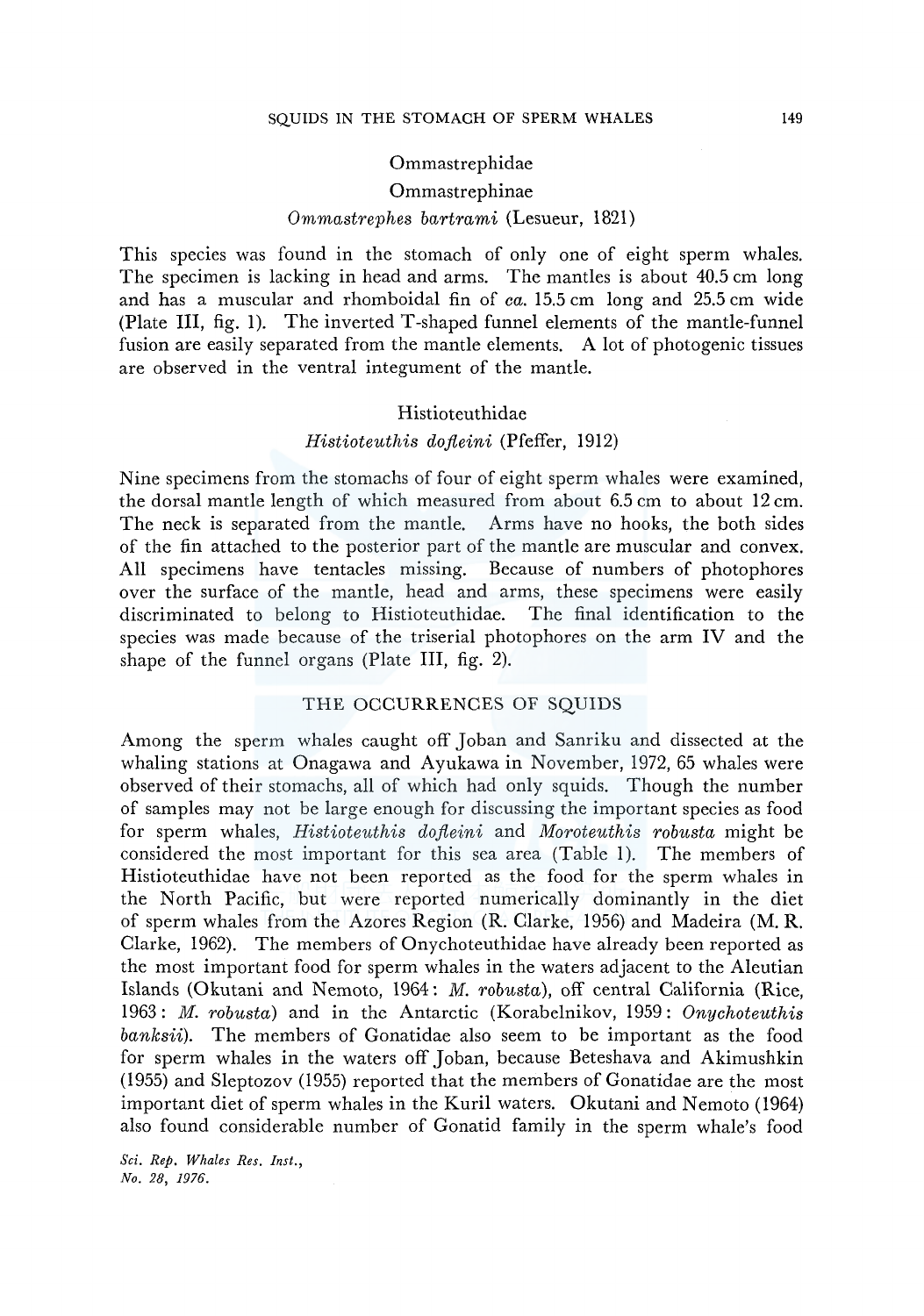# 150 KAWAKAMI

in the Bering Sea and the northern North Pacific. This time *Ommastrephes bartrami* was found in the stomach of one sperm whale. It is noteworthy that this species has not hitherto been reported as the food for sperm whales before the present finding.

#### ACKNOWLEDGMENTS

My thanks are due to Dr. H. Omura, the Director of the Whales Research Institute, who encouraged me to carry out this investigation, and Dr. S. Ohsumi of Far Seas Fisheries Research Laboratory and the staffs of the Ayukawa whaling station of Taiyo Gyogyo K. K. for their kindness of collecting the samples. I also like to thank Dr. T. Okutani of the Tokai Regional Fisheries Research Laboratory for his help in identifying the specimens.

#### **REFERENCES**

- BETESHAVA, E. I. and I.I. AKIMUSHKIN, 1955. Food of sperm whale (P. *catodon)* in the Kuril Islands. *Trans. Oceanogr. Inst. Moscow,* 18: 86-94 *(Fide* CLARKE, M. R., 1962).
- CLARKE, M. R., 1962. Stomach contents of sperm whales caught off Madeira. *Norsk Hvalfangst-Tid.,* 51 (5) : 173-191.
- CLARKE, M. R., 1966. A review of the systematics and ecology of oceanic squids. *Adv. Mar. Biol.,* 4: 91-300.
- CLARKE, R., 1955. A giant squid swallowed by a sperm whale. *Norsk Hvaljangst-Tid.,* 44(10): 589-593.

CLARKE, R., 1956. Sperm whales of the Azores. *Discovery Rep.,* 28: 237-298.

- ISHIKAWA C. and Y. WAKIYA, 1914. Note on a gigantic squid obtained from the stomach of a sperm whale. J. *Coll. Agric. Imp. Univ.,* 4(7) : 435-443.
- KORABELNIKOV, L. V., 1959. The diet of sperm whales in the Antarctic. *Priroda,* 310: 103-104. (In Russian) *(Fide* CLARKE, M. R., 1962)
- MATTHEWS, L.H., 1938. The sperm whale *(Physeter catodon). Discovery Rep.,* 17: 93-168.
- MIZUE, K., 1950. Food of whales in the adjacent waters of Japan. *Sci. Rep. Whales Res. Inst.,*  5: 81-90.
- NESIS, K. N., 1971. New form of squid, Genus *Histioteuthis,* from the eastern Pacific. *Zool.* J., 50(10): 1463-1471. (In Russian)
- OKUTANI, T. and T. NEMOTO, 1964. Squids as the food of sperm whales in the Bering Sea and Alaskan Gulf. *Sci. Rep. Whales Res. Inst.,* 18: 111-122.
- OMURA, H., 1950. Whales in the adjacent waters of Japan. *Sci. Rep. Whales Res. Inst.,* 4: 27- 113.
- PIKE, G. C., 1950. Stomach contents of whales caught off British Columbia. *Prog. Rep. Pacific Coast St.,* 83; 27-28.
- RICE, D. W., 1963. Progress report on biological studies of the larger cetacea in the waters off California. *Norsk Hvalfangst-Tid.,* 52(7): 181-187.
- SLEPTOZOV, M. M., 1955. On the biology of cephalopod molluscs of the far eastern seas and the northwestern Pacific. *Trans. Oceanolog. Inst. Moscow,* 18: 69-77.
- TAKI, I., 1964. On eleven new species of the Cephalopoda from Japan, including two new genera of Octopodinae. J. *Fae. Fish. Anim. Hush. Hiroshima Univ.,* 5(2): 277-330.
- Voss, N. A., 1969. A monograph of the Cephalopoda of the North Atlantic. The family Histioteuthidae. *Bui. Mar. Sci.,* 19(4): 713-867.
- YOUNG, R.E. 1972. The systematics and areal distribution of pelagic cephalopods from the seas off southern Calisfornia. *Smithsonian Contr. Zool.,* 97: 1-159.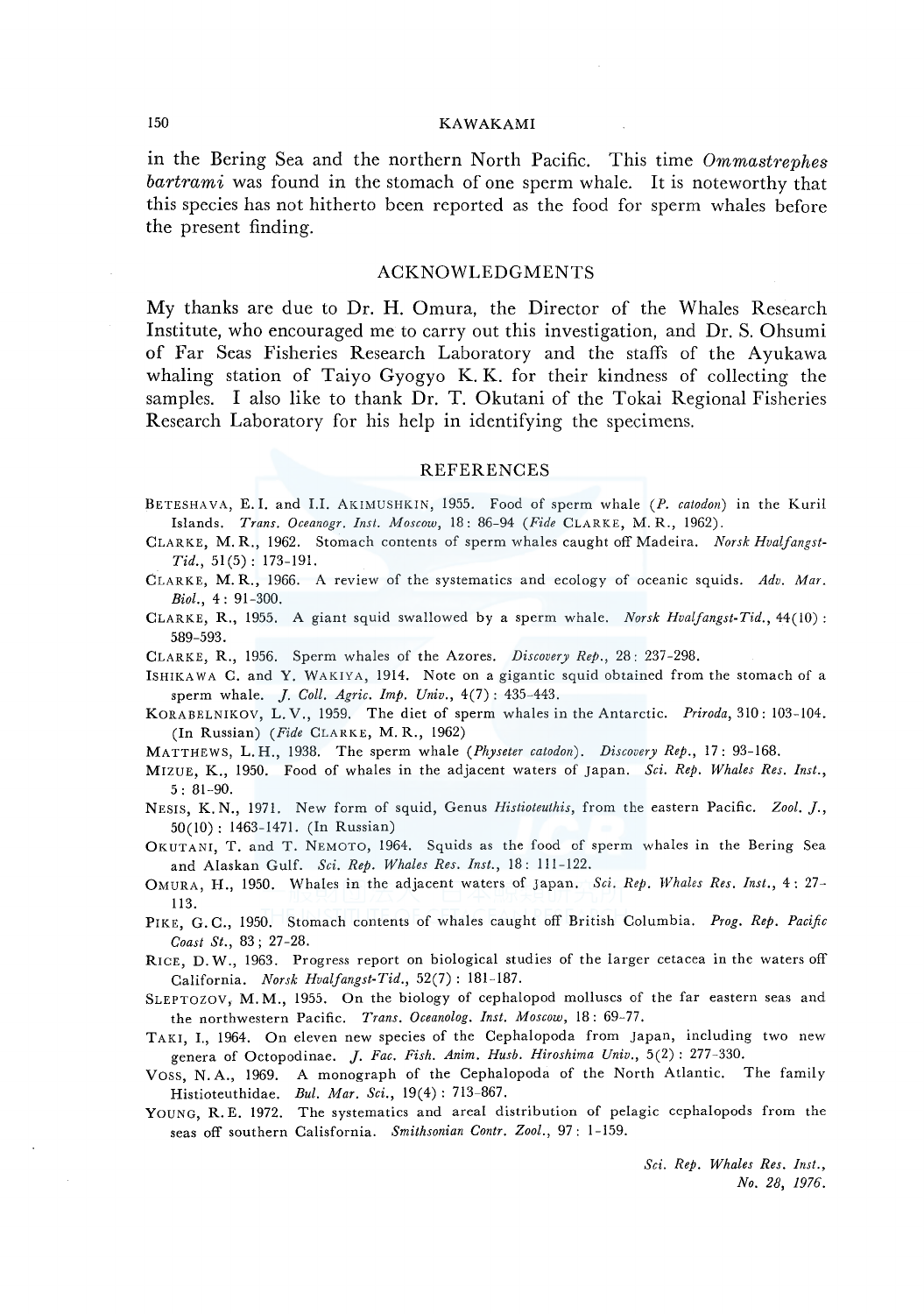# **EXPLANATION OF PLATES**

# PLATE I

Fig. I. *Gonatus* sp., gladius length 1.65 cm.

Fig. 2. *Gonatopsis borealis,* dorsal mantle length *ea.* 26 cm.

#### PLATE II

- Fig. I. *Gonatopsis borealis,* dorsal mantle length *ea.* 22.5 cm.
- Fig. 2. A member of Gonatidae, dorsal mantle length *ea.* 14 cm.

### PLATE III

Fig. I. *Ommastrephes bartrami,* doral mantle length 40.5 cm.

Fig. 2. *Histioteuthis dojleini,* dorsal mantle length *ea.* 12 cm.

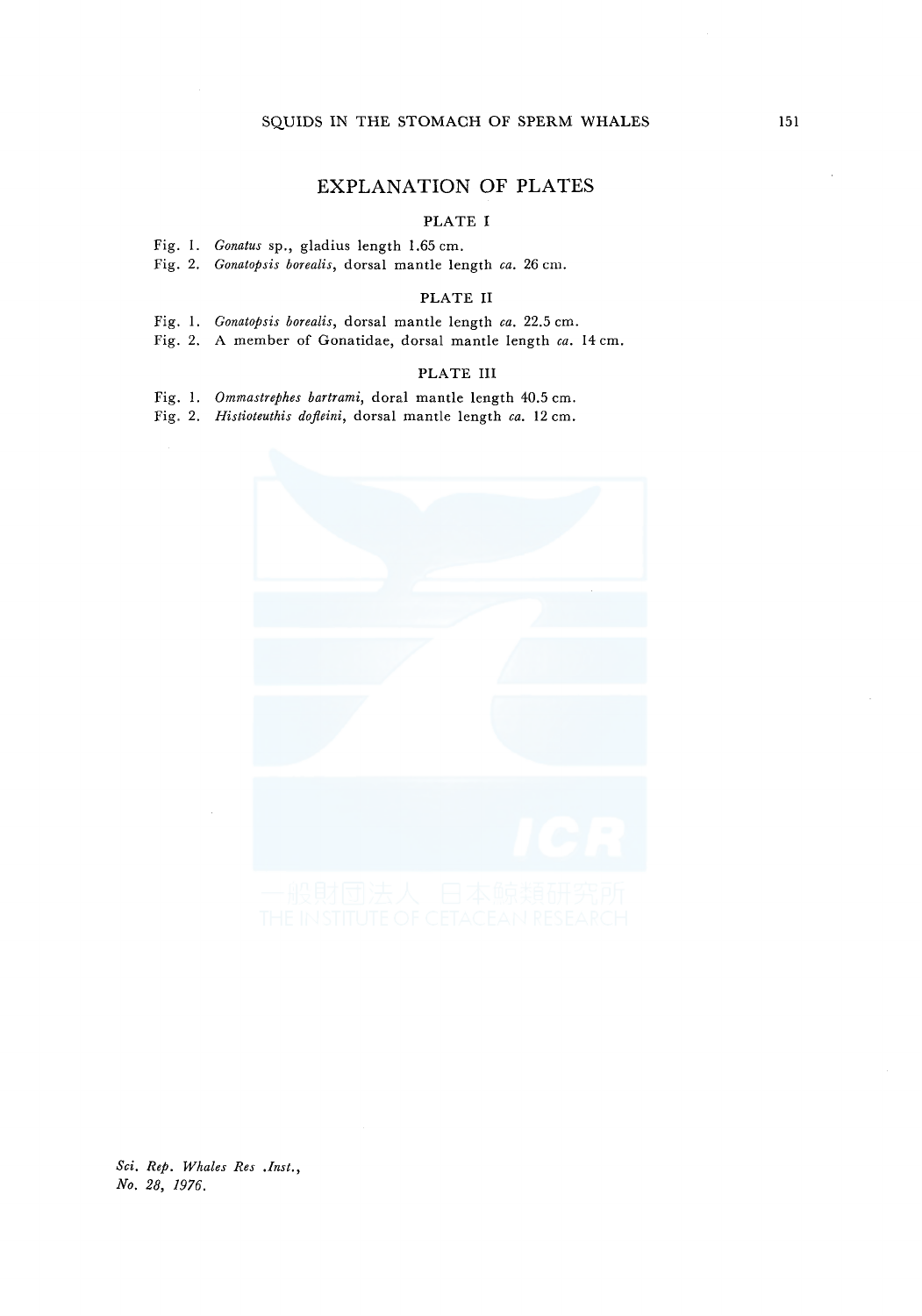PLATE I

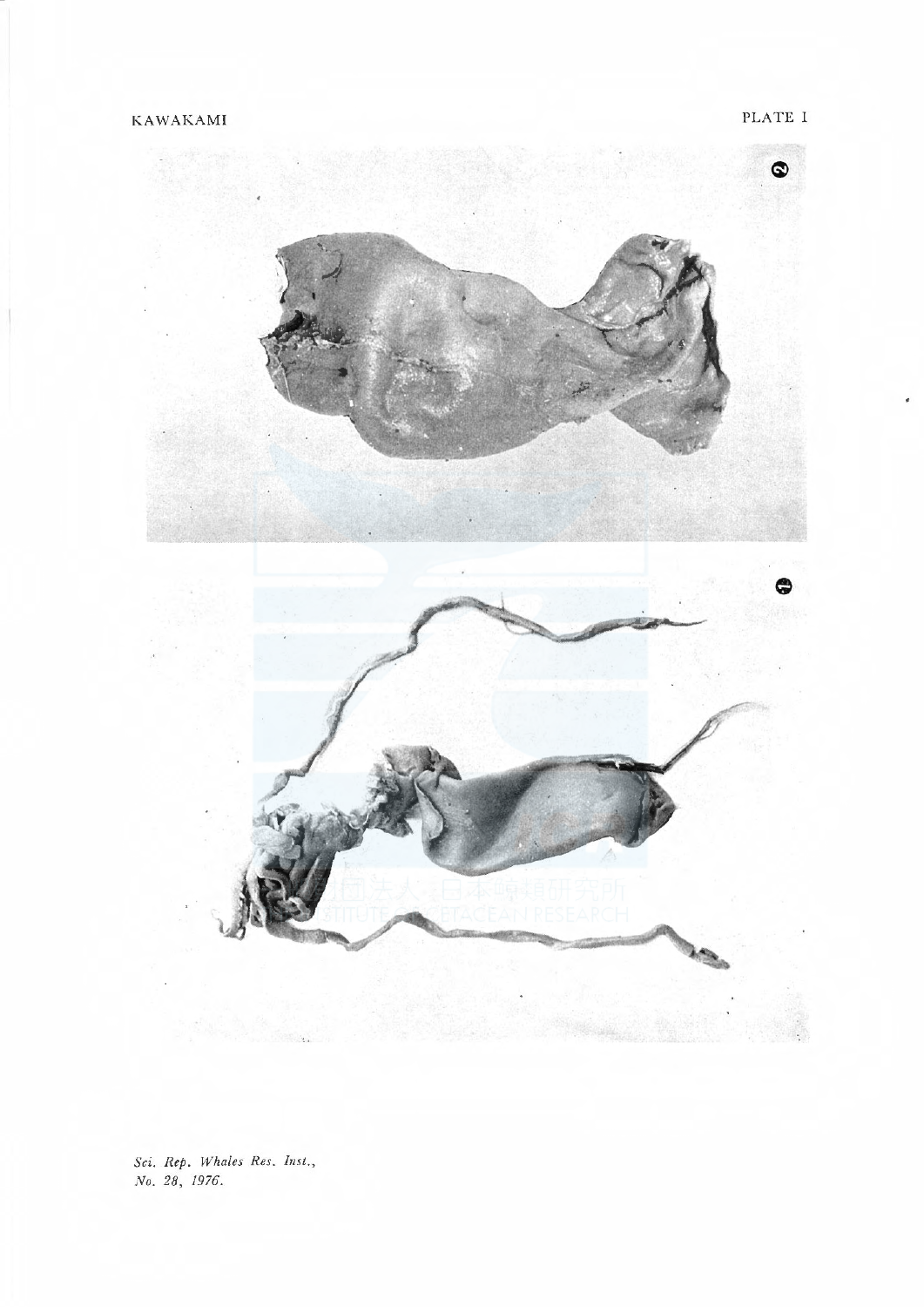